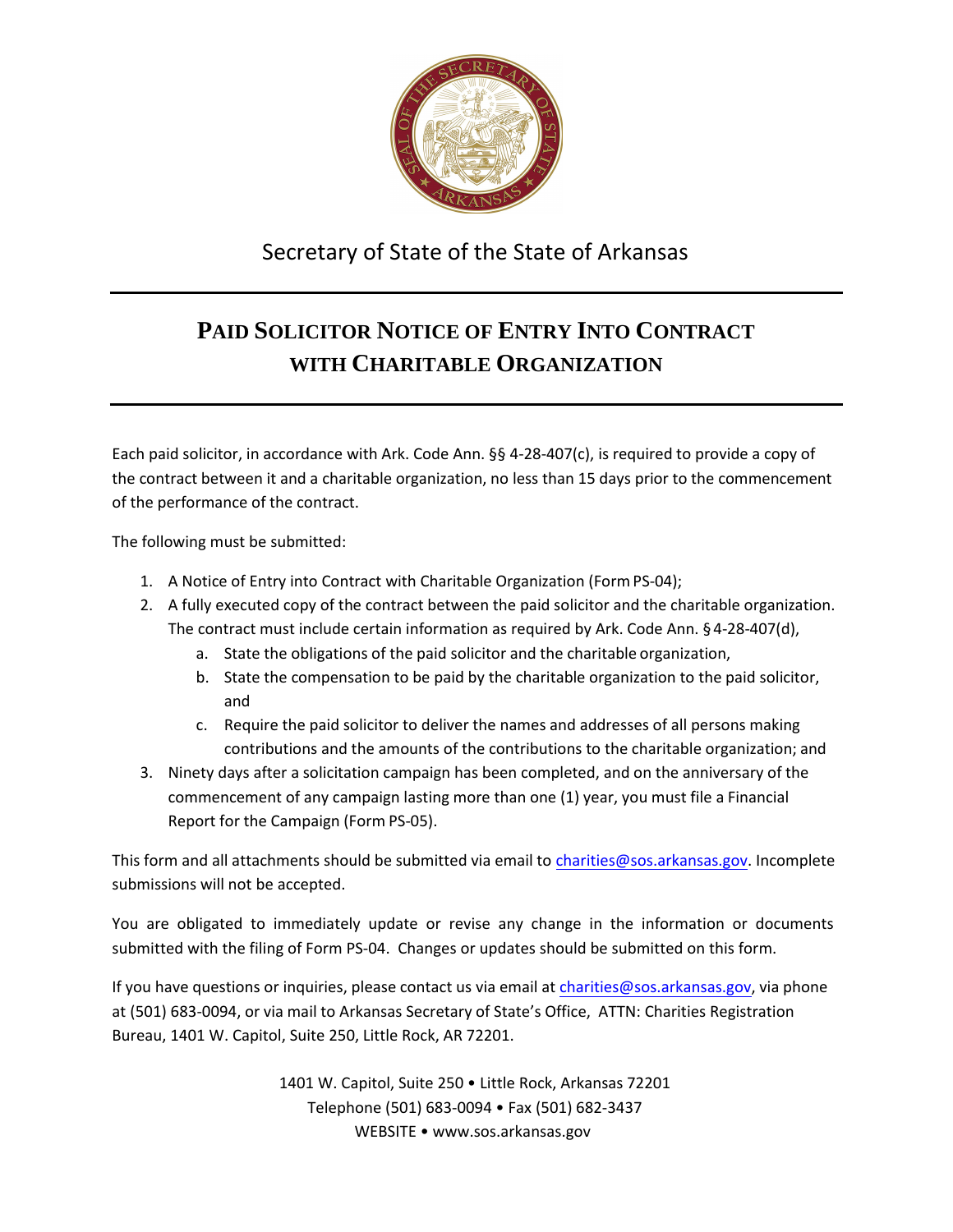| <b>Section I. Organization Information</b> |                                    |       |     |  |  |
|--------------------------------------------|------------------------------------|-------|-----|--|--|
| <b>Federal EIN</b>                         | SoS Filing Number                  |       |     |  |  |
|                                            |                                    |       |     |  |  |
| Legal Name                                 |                                    |       |     |  |  |
| Address                                    |                                    |       |     |  |  |
| City                                       |                                    | State | Zip |  |  |
| <b>Web Address</b>                         |                                    |       |     |  |  |
| <b>Telephone Number</b>                    | Fax Number                         |       |     |  |  |
| Designated Contact for Correspondence      |                                    |       |     |  |  |
| Designated Contact's Phone Number          | Designated Contact's Email Address |       |     |  |  |

| <b>Section III. Contract Information</b>                                            |                   |       |     |  |  |  |
|-------------------------------------------------------------------------------------|-------------------|-------|-----|--|--|--|
| Legal Name of the Charitable Organization for whom the promotion is being conducted |                   |       |     |  |  |  |
| Address                                                                             |                   |       |     |  |  |  |
| City                                                                                |                   | State | Zip |  |  |  |
| Web Address                                                                         |                   |       |     |  |  |  |
| <b>Telephone Number</b>                                                             | <b>Fax Number</b> |       |     |  |  |  |
| Term of the Contract<br>to                                                          |                   |       |     |  |  |  |